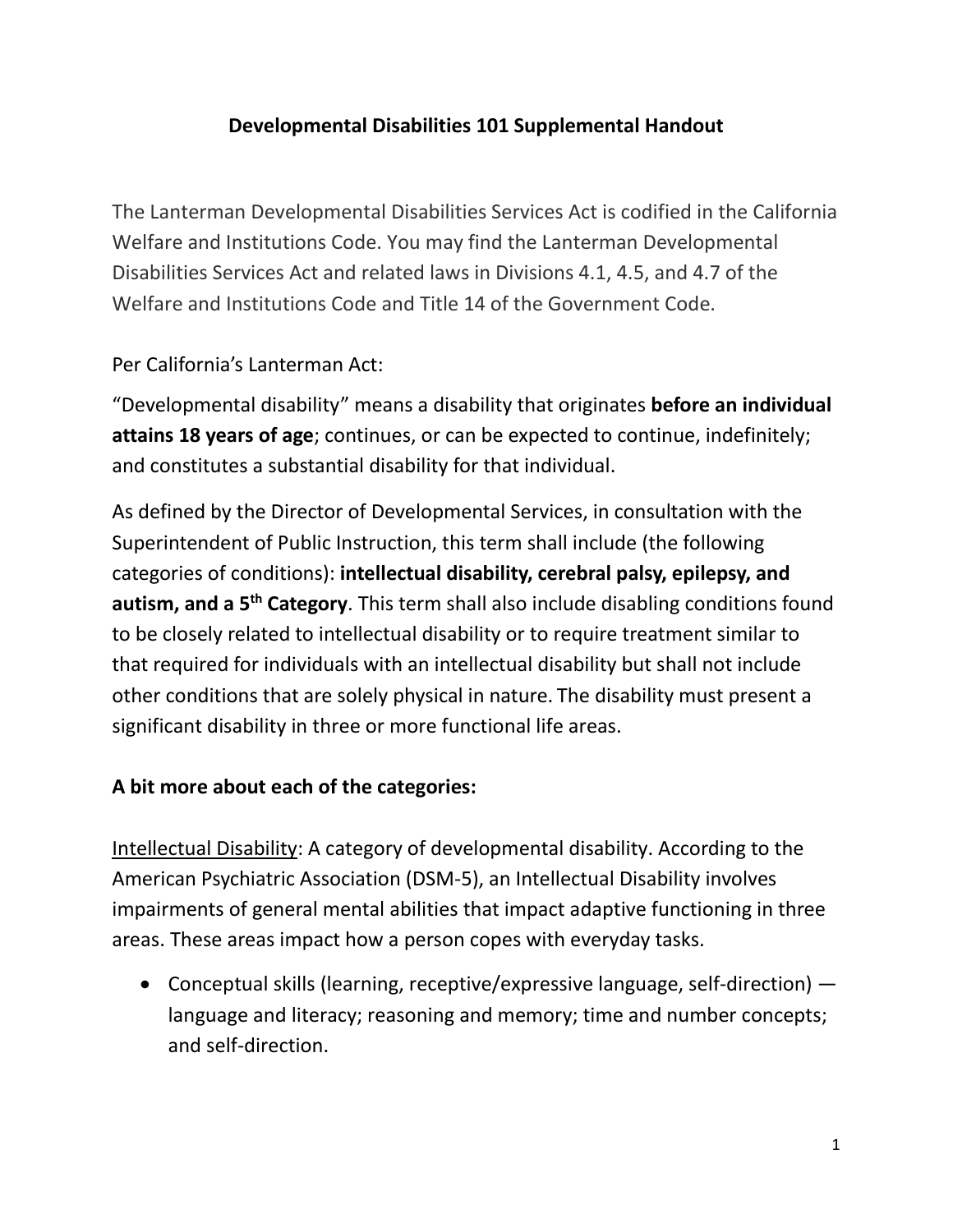- Social skills— interpersonal skills, social responsibility, judgment, selfesteem, empathy, social problem solving, and the ability to follow rules and to avoid being victimized.
- Practical skills (self-care, capacity for independent living, economic selfsufficiency) —activities of daily living (personal care), healthcare, travel/transportation, schedules/routines, safety, use of money, organizing school and work tasks.

Symptoms must begin in the person's developmental period, and are considered chronic, or life-long.

Cerebral Palsy: A category of developmental disability, also a physical disability. Cerebral palsy (CP) is a condition that affects the control over one's own movements. CP most often starts at birth or within the first few years of life. The early signs usually appear before age 3. Symptoms may change over time, and may differ from person to person and may include:

- Difficulty with fine motor tasks, such as writing or using scissors
- Difficulty maintaining balance or walking
- Involuntary movements

Some people with cerebral palsy may have other medical disorders, including seizures or cognitive impairments.

Epilepsy: Can be a category of developmental disability. A neurological condition that makes people susceptible to seizures. A seizure is a change in sensation, awareness, or behavior brought about by a brief electrical disturbance in the brain. This means there is a change in how the brain cells send electrical signals. Signs of seizures may cause:

- Moments of sensory disruption
- Short periods of unconsciousness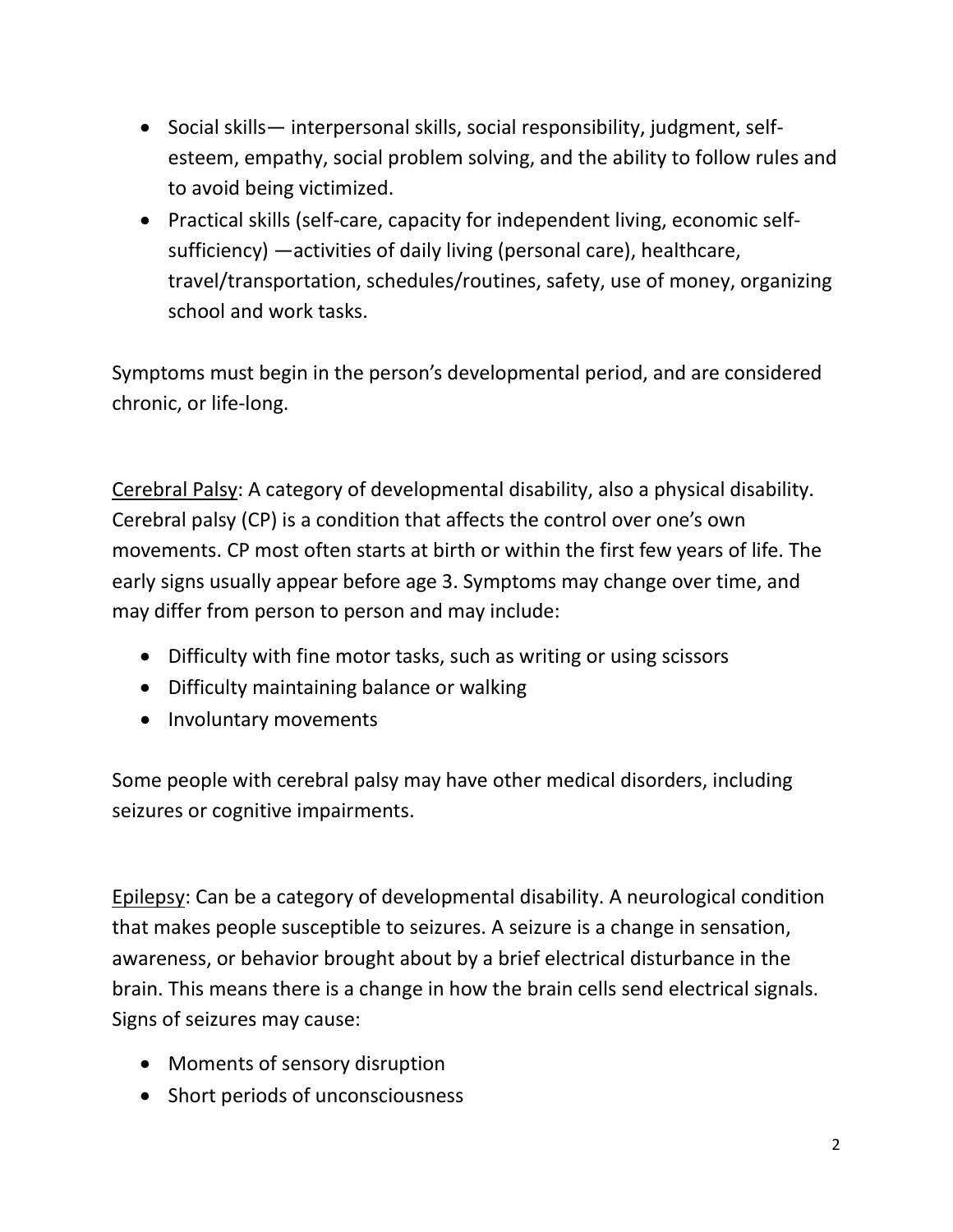- Staring spells
- Convulsions

Some may have only one symptom and others may have multiple symptoms. Epilepsy can be caused by anything that affects the brain, including tumors, strokes, genetics, or other causes.

Autism Spectrum Disorder (ASD): A category of developmental disability. A complex and broad range of conditions characterized by a variety of symptoms. It is neurodevelopment in nature. The term spectrum refers to the wide range of symptoms, skills and levels of functioning. Signs may include deficits or differences in:

- Social-emotional reciprocity -- for example, abnormal social approach and difficulty of normal back-and-forth conversation; reduced sharing of interests, emotions, or affect; difficulty or failure to initiate or respond to social interactions.
- Nonverbal communicative behaviors used for social interaction.
- Developing, maintaining, and understanding relationships -- for example, difficulties adjusting behavior to suit various social contexts; difficulties in sharing imaginative play or in making friends; absence of interest in peers.

A person with autism may demonstrate restricted, repetitive patterns of behavior, interests, or activities, such as:

- Stereotyped or repetitive motor movements, use of objects, or speech (e.g., simple motor stereotypies, lining up toys or flipping objects, echolalia, idiosyncratic phrases).
- Insistence on sameness, inflexible adherence to routines, or ritualized patterns or verbal nonverbal behavior – for example, extreme distress at small changes, difficulties with transitions, rigid thinking patterns, greeting rituals, the need to take a same route or eat the same food every day.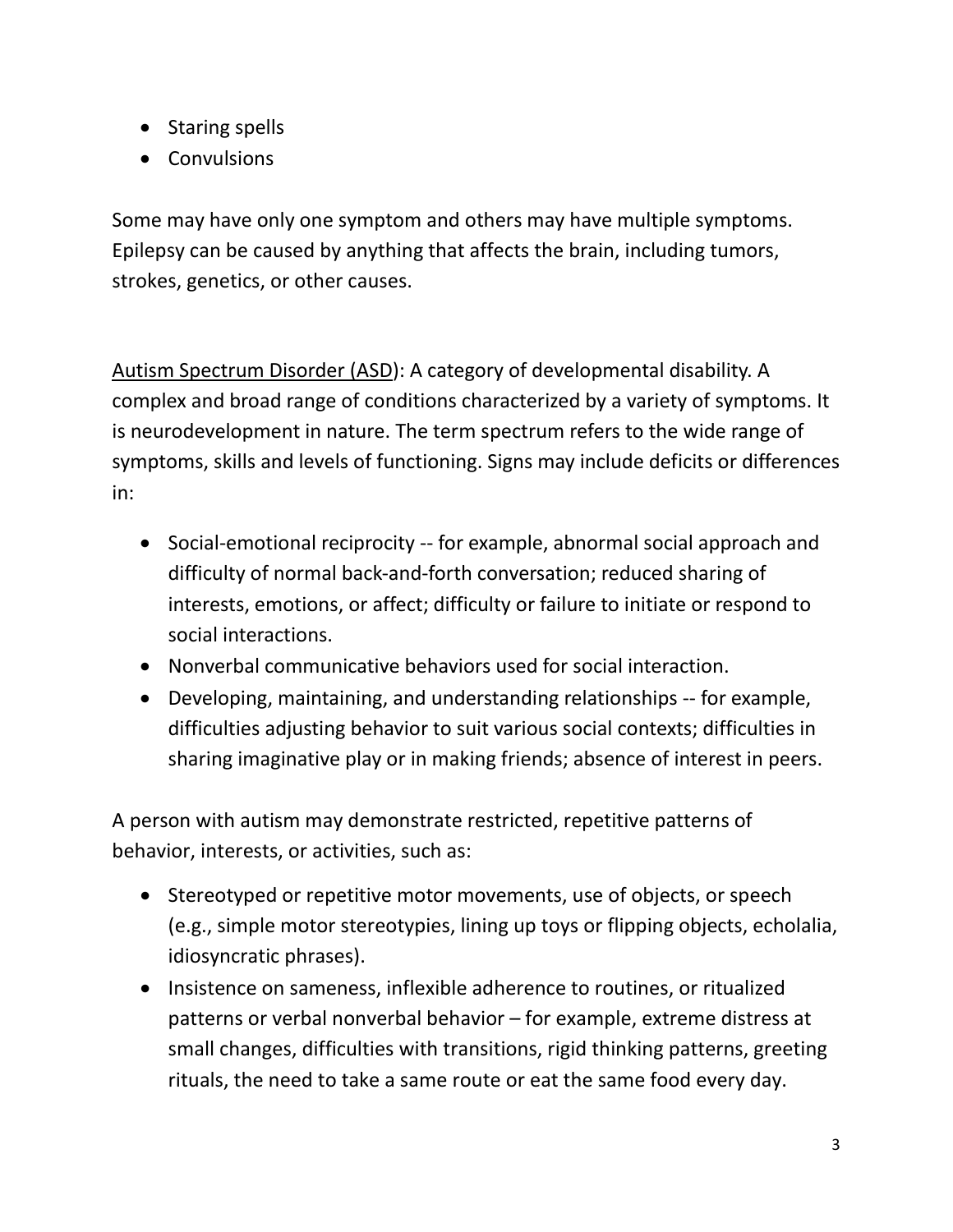- Restricted, fixated interests that are abnormal in intensity or focus for example, a strong attachment to unusual objects, or a perseverative interest.
- Hyper or hypo reactivity to sensory input or unusual interests in sensory aspects of the environment – for example, an apparent indifference to pain/temperature, adverse response to specific sounds or textures, excessive smelling or touching of objects, visual fascination with lights or movement.

## **A note about the '5th Category'…**

There are several conditions that may present in an individual and may impact an individual's areas of functioning in a way that would be categorized as eligible under the '5<sup>th</sup> Category', per the Lanterman Act. The diagnosis alone does not determine this eligibility, just as many individuals with autism spectrum disorder may not qualify for CA's I/DD services system, as the spectrum encompasses a range. Below are just two examples of diagnoses that may or may not fall under the 5<sup>th</sup> Category, per CA's Lanterman Act eligibility for Regional Center Services:

Traumatic brain injury (TBI): Can be a developmental disability if it occurs in the developmental period of one's life. A form of acquired brain injury. It occurs when a sudden trauma causes damage to the brain. TBI can result when the head suddenly and violently hits an object, or when an object pierces the skull and brain tissue. Symptoms of a TBI can be range in significance, depending on the extent of the damage to the brain. In CA, if the TBI occurs before the age of 18, a person may qualify for Regional Center services through Lanterman Act eligibility.

Fetal Alcohol Spectrum Disorder (FASD): A complex, neurodevelopmental disability caused by prenatal alcohol poisoning to the developing brain and body in utero. The result is deficits that occur in thinking, learning, social skills, self